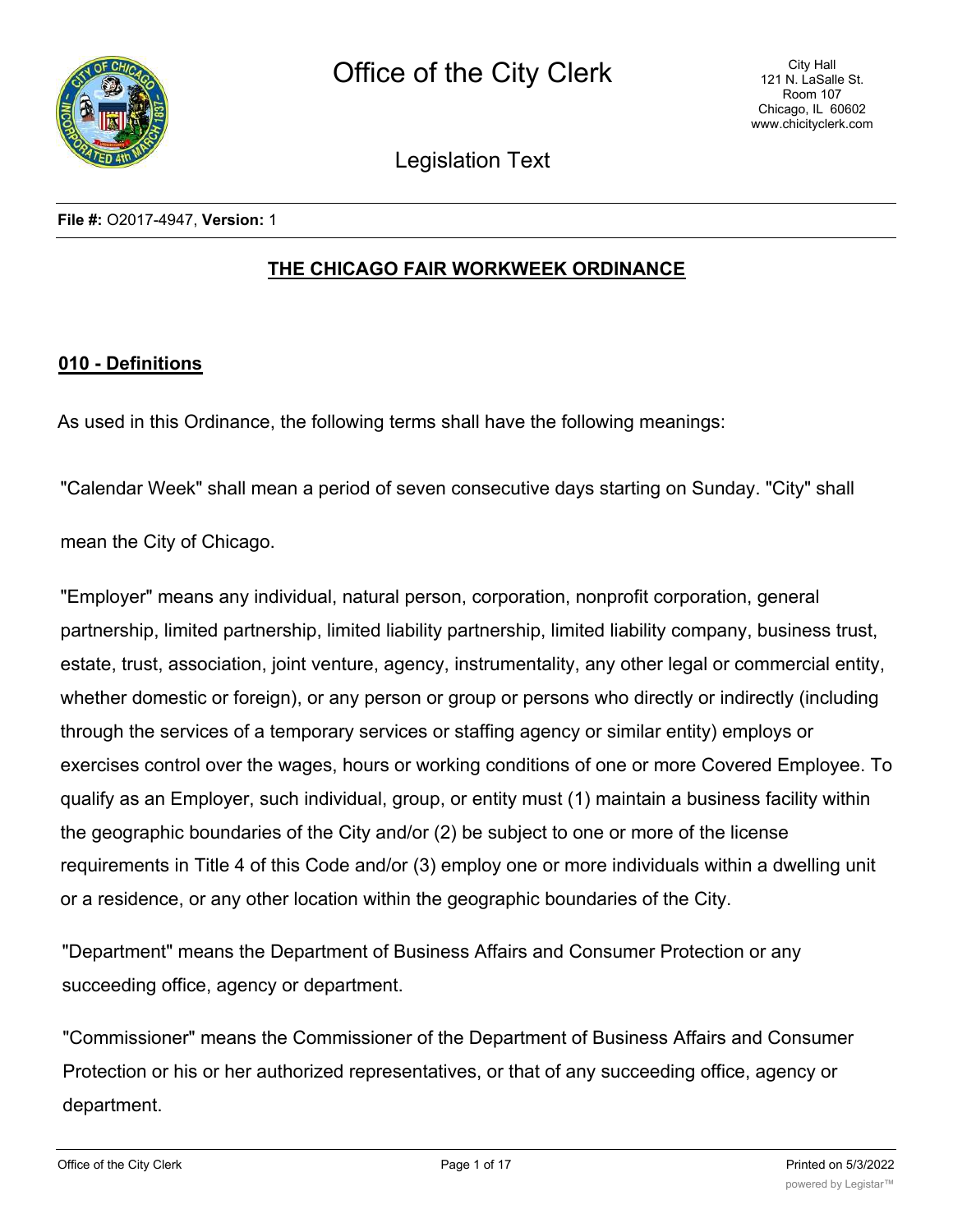"Employee" shall mean any individual permitted to work by an Employer.

"Covered Employee" means any Employee who, in any particular two-week period, performs at least two hours of work for an Employer while physically present within the geographic boundaries ofthe City. For purposes of this definition, time spent traveling in the City that is compensated time, including, but not limited to, deliveries, sales calls, and travel related to other business activity taking place within the City, shall constitute work while physically present within the geographic boundaries of the City; however, time spent traveling in the City that is uncompensated commuting time shall not constitute work while physically present within the geographic boundaries of the City. An employee who is paid on a salary basis and whose rate of pay per week is greater than the current  $40<sup>th</sup>$ percentile of weekly earnings of full-time non-hourly workers in the Midwest Census Region, exclusive of board, lodging, or other facilities, as determined by the U.S. Department of Labor, but never less than \$50,000 per year, or \$962 per week, shall not be considered a Covered Employee for the purposes of this Chapter. An employee shall be considered to be paid on a "salary basis" if the employee regularly receives each pay period on a weekly, or less frequent basis, a predetermined amount constituting all or part ofthe employee's compensation, which amount is not subject to reduction because of variations in the quality or quantity of the work performed, and without regard to the number of days or hours worked. No other terms or conditions of employment, including the location of work performed, shall be required to determine who is a Covered Employee.

"Predictability Pay" means wages paid to a Covered Employee, calculated on an hourly basis at the Employee's regular rate of pay as that term is used in 29 U.S.C. § 207(e), as compensation for schedule changes made by an Employer to a Covered Employee's schedule pursuant to this Chapter, in addition to any wages earned for work performed

**1**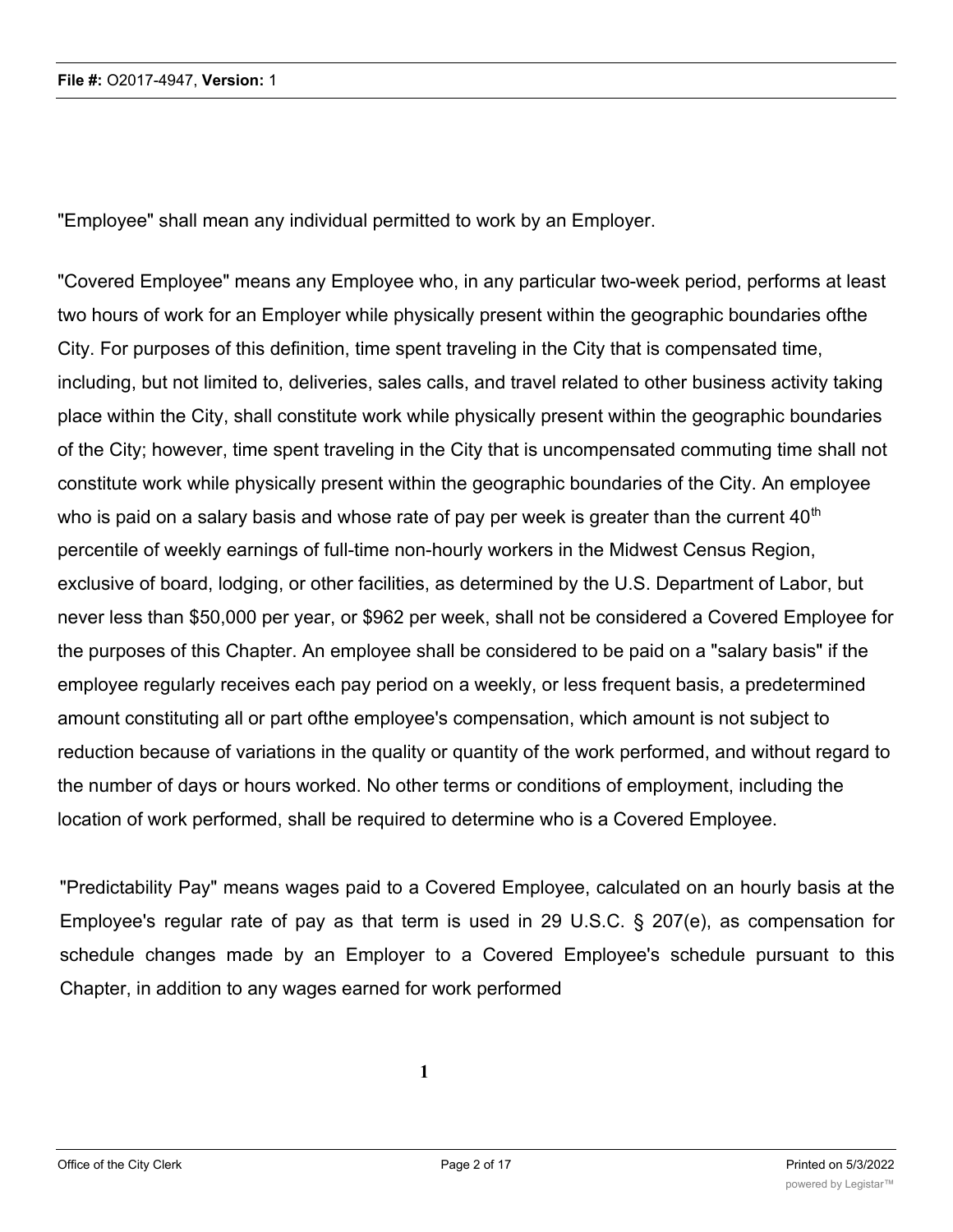by that Employee.

"Shift" means the consecutive hours an Employer schedules an Employee to work including Employer-approved meal periods and rest periods.

"Work Schedule" means all of an Employee's shifts, including specific start and end times for each shift, during a calendar week.

(1) Application to Collective Bargaining Agreements

To the extent permitted by law, all or any portion of the applicable requirements of this Chapter may be waived in a bona fide collective bargaining agreement; provided, that such waiver is explicitly set forth in such agreement in unambiguous terms and that the parties thereto intend to and do thereby waive all of or a specific portion(s) of this Chapter.

## **020 - Advance Notice of Work Schedules**

(a) Initial Estimate of Work Schedule

(1) Prior to or on commencement of employment, an Employer shall provide every Covered Employee with a good faith estimate in writing of the Employee's work schedule, including minimum hours.

(2) Prior to or on commencement of employment, the Employee may request that the Employer modify the estimated work schedule provided under subsection (a)(1) of this section. The Employer shall consider any such request, and in its sole discretion may accept or reject the request, provided that the Employer shall notify the Employee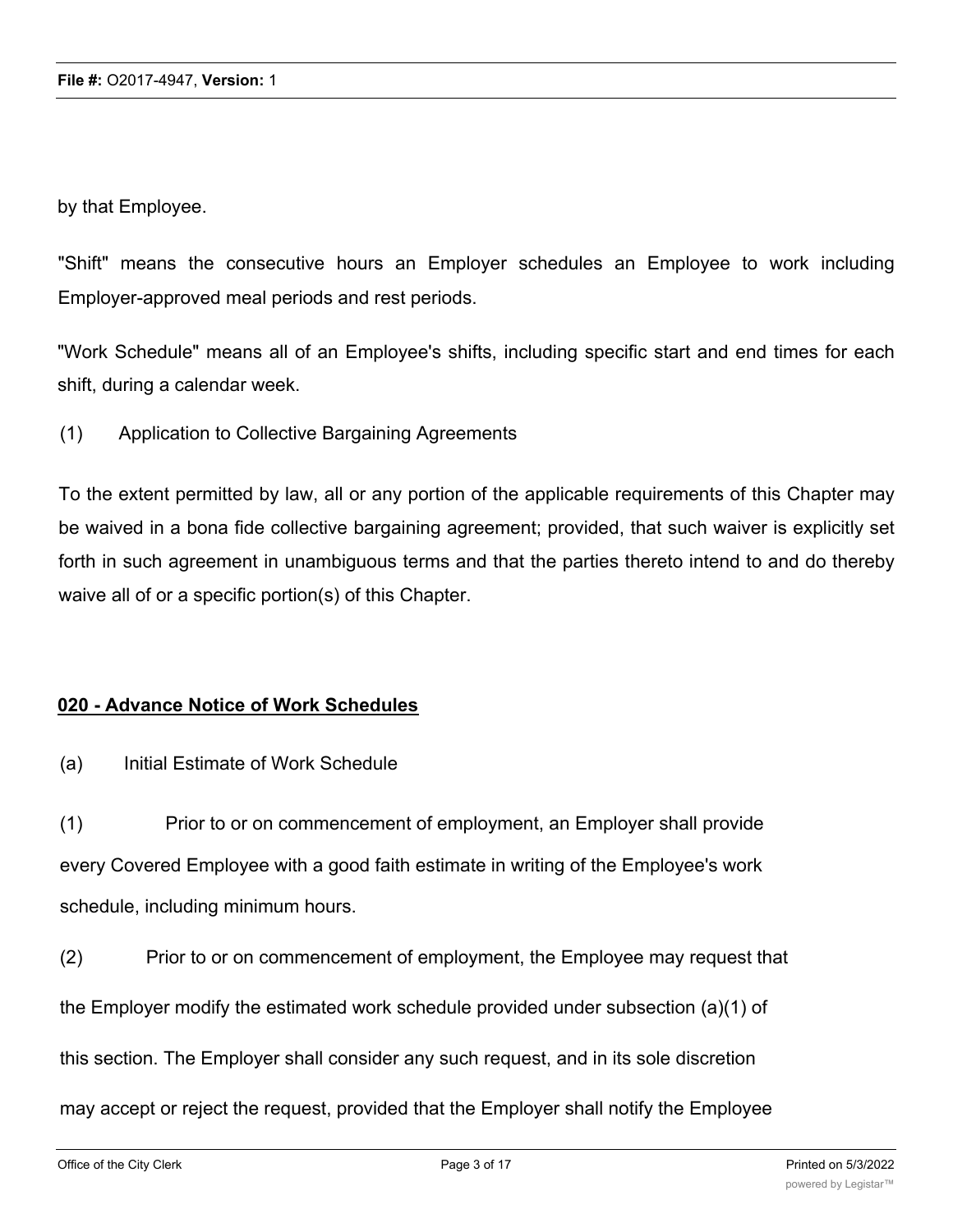2

of Employer's determination in writing prior to commencement of employment.

(b) Two Weeks' Advance Notice of Work Schedule. An Employer shall provide its Employees with at least two weeks' notice of their Work Schedules by doing one of the following at least every 14 days (on a "Biweekly Schedule"): (1) posting the Work Schedule in a conspicuous place at the workplace that is readily accessible and visible to all Employees; and/or (2) transmitting the Work Schedule by electronic means, so long as all Employees are given access to the electronic schedule at the workplace or remotely. Additionally, upon written or oral request of an Employee, Employer shall transmit the Work Schedule by electronic means of the Employee's choosing. Employers shall provide each new Employee prior to or on the new Employee's first day of employment with an initial Work Schedule that runs through the date that the next Biweekly Schedule for existing Employees is scheduled to be posted or distributed.

Thereafter, the Employer shall include the new Employee in an existing Biweekly Schedule with other Employees. If the Employer changes an Employee's Work Schedule after it is posted and/or transmitted, such changes shall be subject to the notice and compensation requirements set forth in this Chapter. This notice requirement shall not apply to any schedule changes the Employee initiates, such as Employee-requested sick leave, time off, shift trades, or additional shifts.

## **030 - Notice. Right to Decline, and Compensation for Schedule Changes**

(a) Subject to the exceptions in subsection (d) of this Section, a Covered Employee has the right to decline any previously unscheduled hours that the Employer adds to the Employee's schedule, and for which the Employee has been provided advance notice of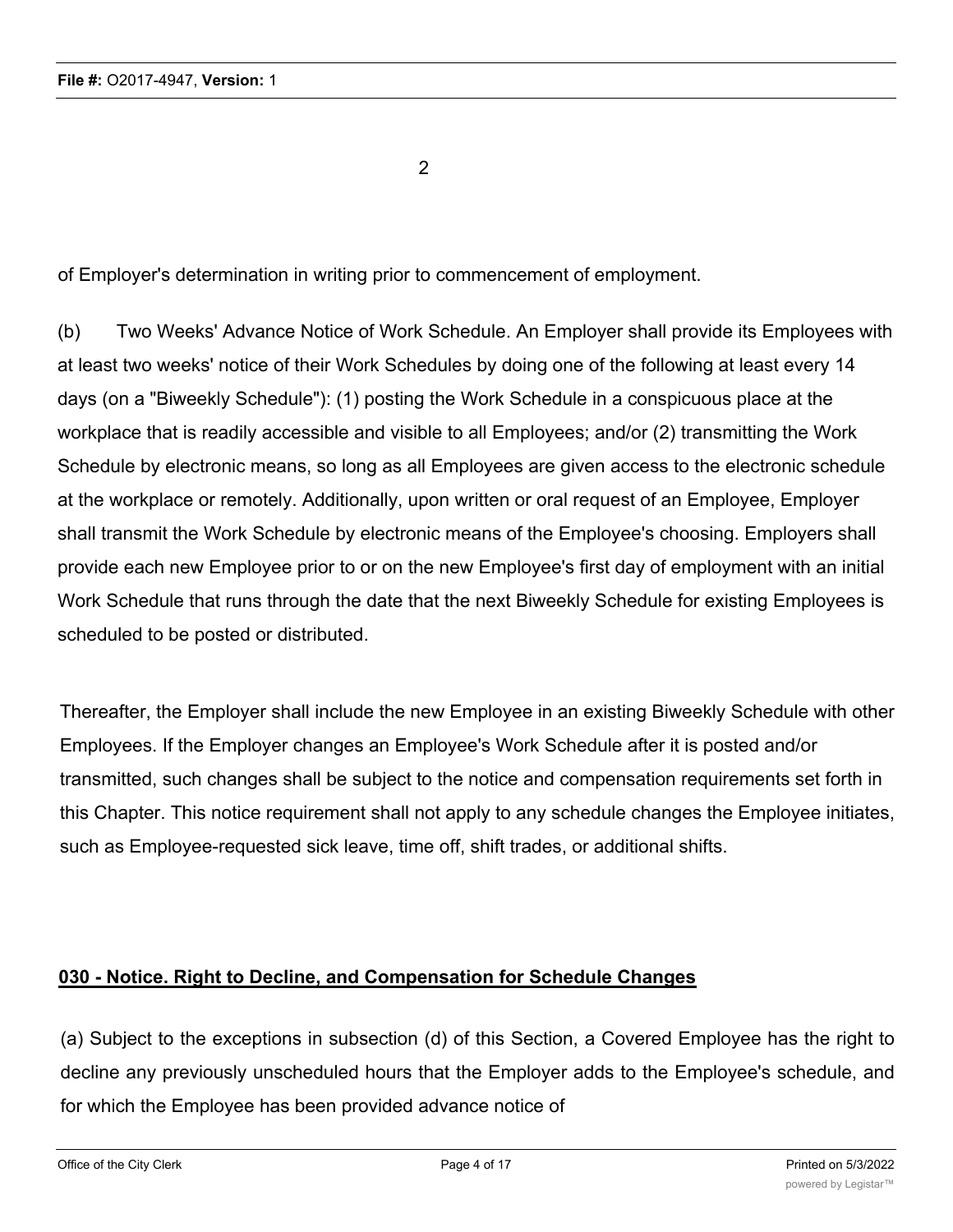3

less than 14 days.

(b) Subject to the exceptions in subsection (d) of this Section, an Employer shall provide a Covered Employee with compensation, as defined below, per Shift for each previously scheduled Shift after which the Employer:

1) adds hours to a previously scheduled shift;

2) subtracts hours from a previously scheduled shift;

- 3) moves a previously scheduled shift to another date or time; or
- 4) cancels a previously scheduled shift.

(c) An Employer shall provide a Covered Employee with compensation for each previously unscheduled Shift that the Employer adds to the Covered Employee's schedule:

1) With less than 14 days' notice, but 24 hours or more notice to the Covered Employee: one hour of Predictability Pay;

2) With less than 24 hours' notice to the Covered Employee, (i) four hours or the number of hours in the employee's scheduled shift, whichever is less, when hours are canceled or reduced; (ii) one hour of predictability pay for all other changes, including those instances when employers make a real time request that a Covered Employee extend their shift. The compensation required by this subsection shall be in addition to the Covered Employee's regular pay for working that shift.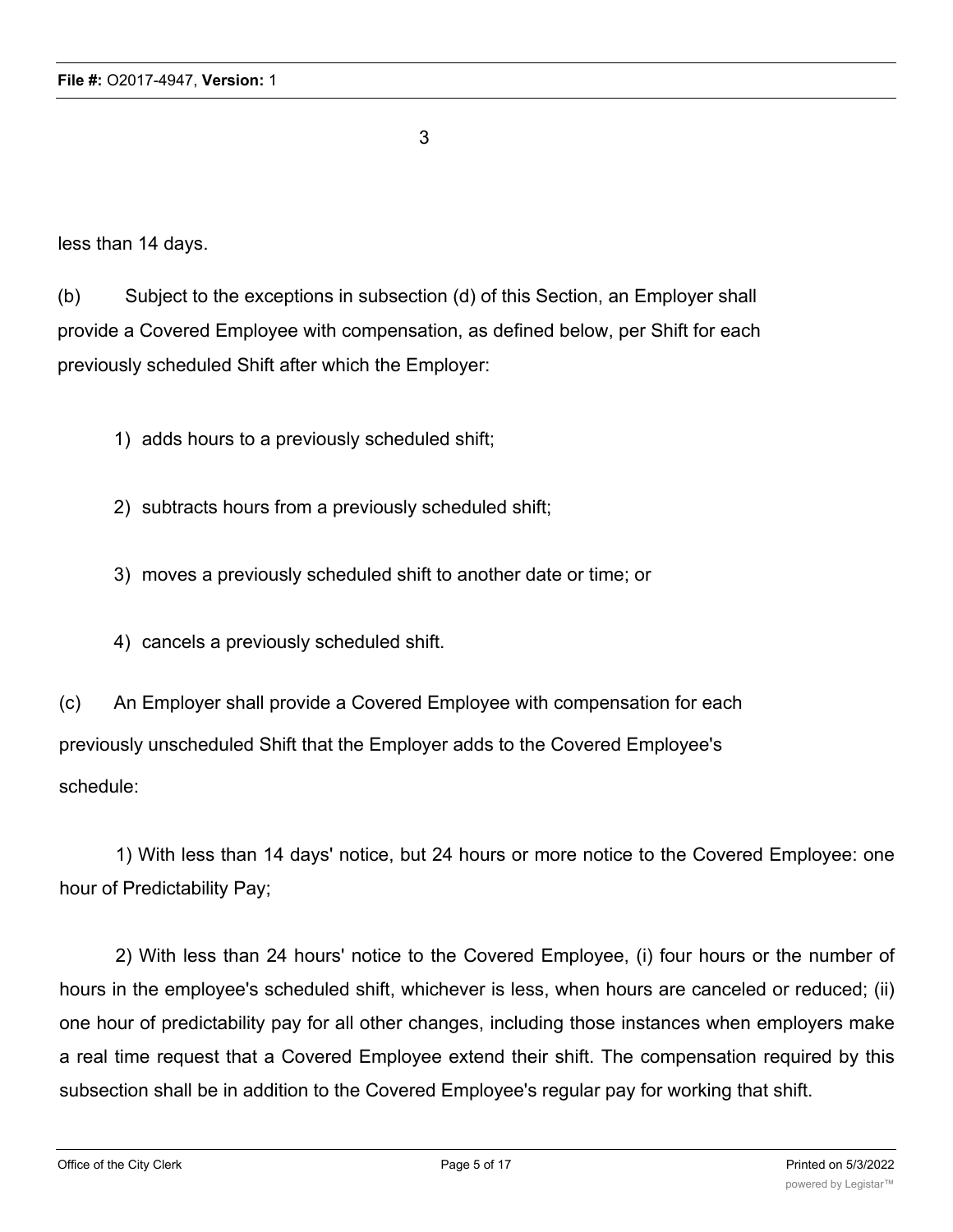4

(d) Exceptions. The requirements of this section shall not apply under any of the following circumstances:

(1) Operations cannot begin or continue due to threats to Employers,

Employees, or property, or when civil authorities recommend that work not

begin or continue;

2) Operations cannot begin or continue because public utilities fail to supply electricity, water, or gas, or there is a failure in the public utilities or sewer system;

3) Operations cannot begin or continue due to: acts of nature (including but not limited to flood, fire, explosion, earthquake, tidal wave, drought), war, civil unrest, strikes, or other cause not within the Employer's control;

- 4) Mutually agreed upon work shift swaps or coverage among employees.
- (e) Nothing in this section shall be construed to prohibit an Employer from

providing greater advance notice of Covered Employee's work schedules and/or

changes in schedules than that required by this section.

## **040 - Offer of Additional Work Hours to Existing Employees**

a) Subject to the limitations herein, before hiring new Employees or contract Employees, including hiring through the use of temporary services or staffing agencies, an Employer shall first offer additional hours of work to existing Employee(s) if the Employee(s) are qualified to do the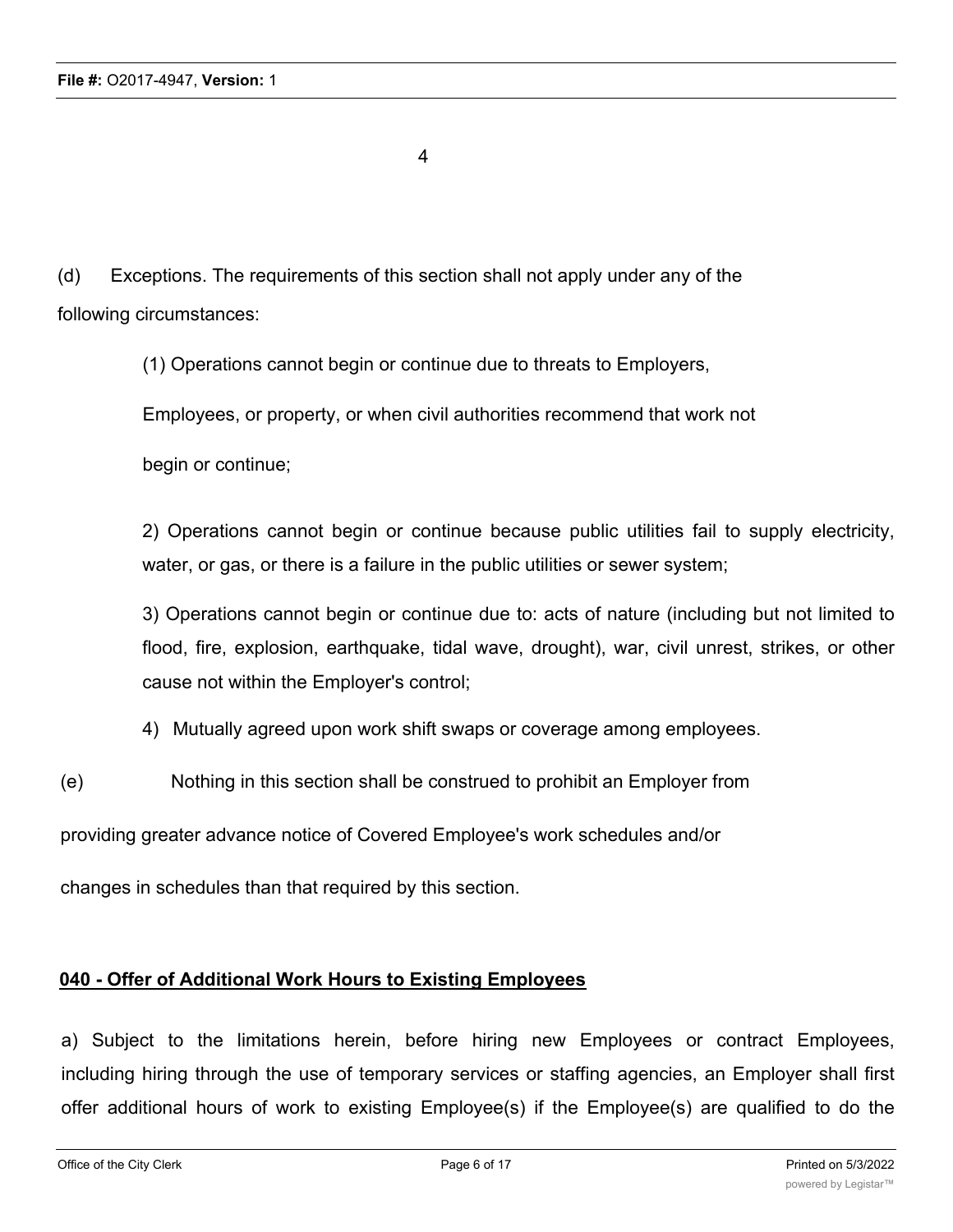additional work, as reasonably and in good faith determined by the Employer.

b) An Employer has discretion to divide the additional work hours among Covered

5

Employees consistent with this section, provided that: (1) the Employer's system for distribution of hours must not discriminate on the basis of race, color, creed, religion, ancestry, national origin, sex, sexual orientation, gender identity or expression, disability, age, marital or familial status, nor on the basis of family caregiving responsibilities or status as a student; (2) the Employer may not distribute hours in a manner intended to avoid application of the Patient Protection and Affordable Care Act, 42 U.S.C. § 18001, or any succeeding law under the United States Code.

(c) A Covered Employee may, but is not required to, accept the

Employer's offer of additional work under this section.

1) For additional work for an expected duration of more than two weeks; the Covered Employee shall have 72 hours to accept the additional hours, after which time the Employer may hire new Employees to work the additional hours.

2) When the Employer's offer of additional work under this Section is for an expected duration of two weeks or less, the Covered Employee shall have 24 hours to accept the additional hours, after which time the Employer may hire new Employees to work the additional hours. Employers must extend in good faith the offer of additional work hours for the longest period the Employer reasonably expects the additional hours will be required.

3) The 24- or 72-hour periods referred to in this subsection begin either when the Covered Employee receives the written offer of additional hours, or when the Employer posts the offer of additional hours as described in subsection (d), whichever is sooner. A Covered Employee who wishes to accept the additional hours must do so in writing.

(d) When this section requires an Employer to offer additional hours to existing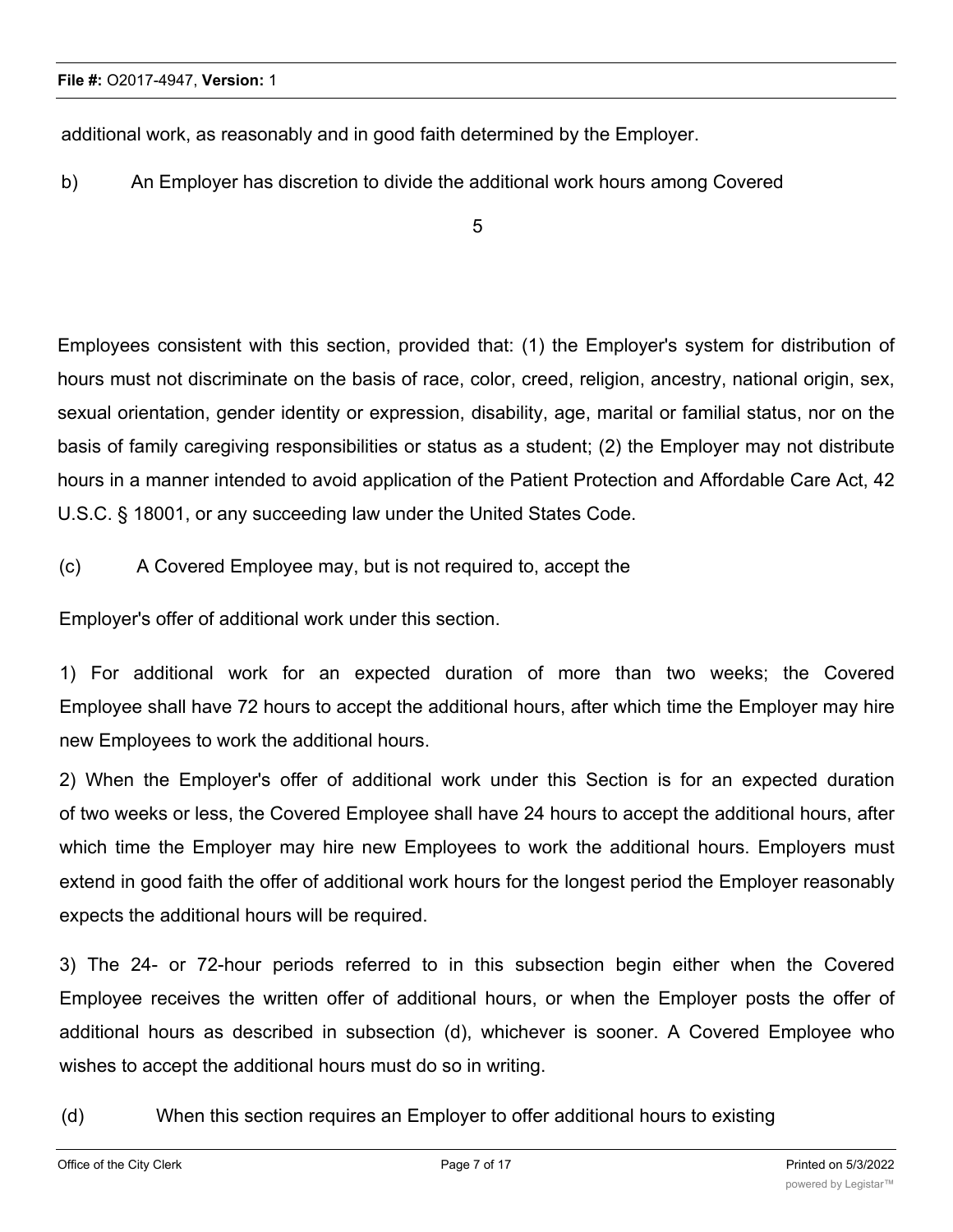Covered Employees, the Employer shall make the offer either in writing or by posting the offer in a conspicuous location in the workplace where notices to Employees are

6

customarily posted. Employers may post the notice electronically on an internal website in a conspicuous location and which website is readily accessible to all Employees. The notice shall include the total hours of work being offered, the schedule of available shifts, whether those shifts will occur at the same time each week, and the length of time the Employer anticipates requiring coverage of the additional hours, and the process by which Employees may notify the Employer of their desire to work the offered hours.

(e) The Employer shall retain each written offer no less than three years as required

under this Chapter.

(f) This Section shall not be construed to require any Employer to offer Employees work hours paid at a premium rate as required by law nor to prohibit any Employer from offering such work hours.

## **050 - Right to Rest**

An Employee has the right to decline work hours that occur during the 11 hours following the end of a shift. An employee who agrees in writing to work hours described in this section shall be compensated one-and-a-half times the employee's regular rate of pay for any hours worked less than 11 hours following the end of a previous shift.

## **060 - Right to Request a Flexible Working Arrangement**

An Employee has the right to request a modified work schedule, including but not limited to additional shifts or hours; changes in days of work or start and/or end times for the shift; permission to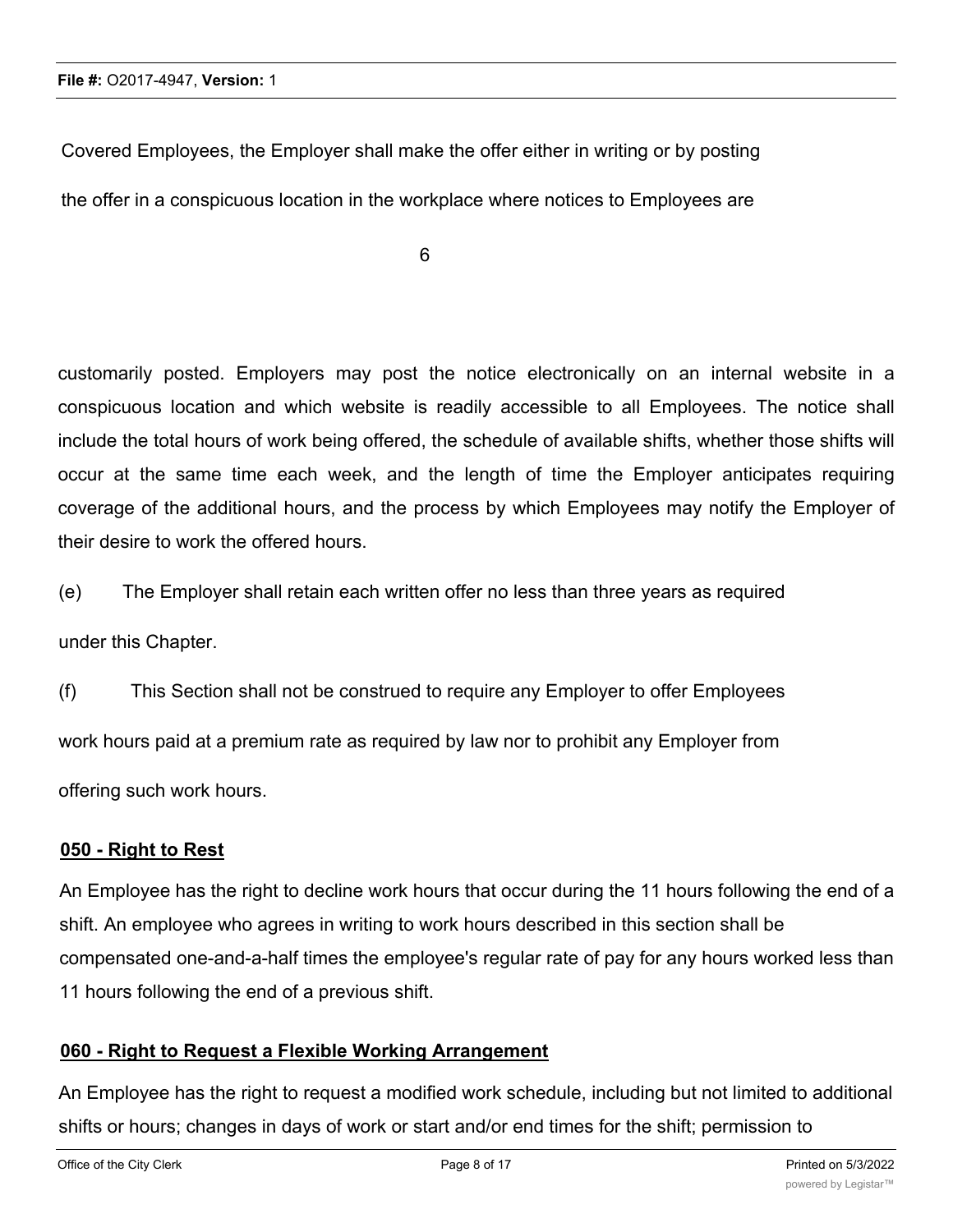exchange Shifts with other Employees; limitations on availability; part-time employment; job sharing arrangements; reduction or change in work duties; or part-year employment. An Employer shall not retaliate against an Employee for exercising his or her rights under this Section. All responses to requests shall be made in writing by the Employer.

7

# **070 - Notice and Posting**

a) The Department shall publish and make available to Employers, in English and other languages as provided in any implementing regulations, a notice suitable for posting by Employers in the workplace informing Covered Employees of their rights under this Chapter.

b) Each Employer shall give written notification to each current Covered Employee and to each new Covered Employee at time of hire, of his or her rights under this Chapter. The notification shall be in English and other languages as provided in any implementing regulations, and shall also be posted prominently in areas at the work site where it will be seen by all Covered Employees. Every Employer shall also provide each Employee at the time of hire with the Employer's name, address, and telephone number in writing. Failure to post such notice shall render the Employer subject to administrative citation, pursuant to the provisions of this chapter. The Department is authorized to prepare sample notices and Employer use of such notices shall constitute compliance with this subsection.

## **080 - Implementation. Authority and Investigation**

(a) Regulations. The City shall coordinate implementation and enforcement of this ordinance and shall promulgate appropriate guidelines or rules for such purposes. Any guidelines or rules promulgated by the City shall have the force and effect of law and may be relied on by Employers, Employees and other parties to determine their rights and responsibilities under this chapter.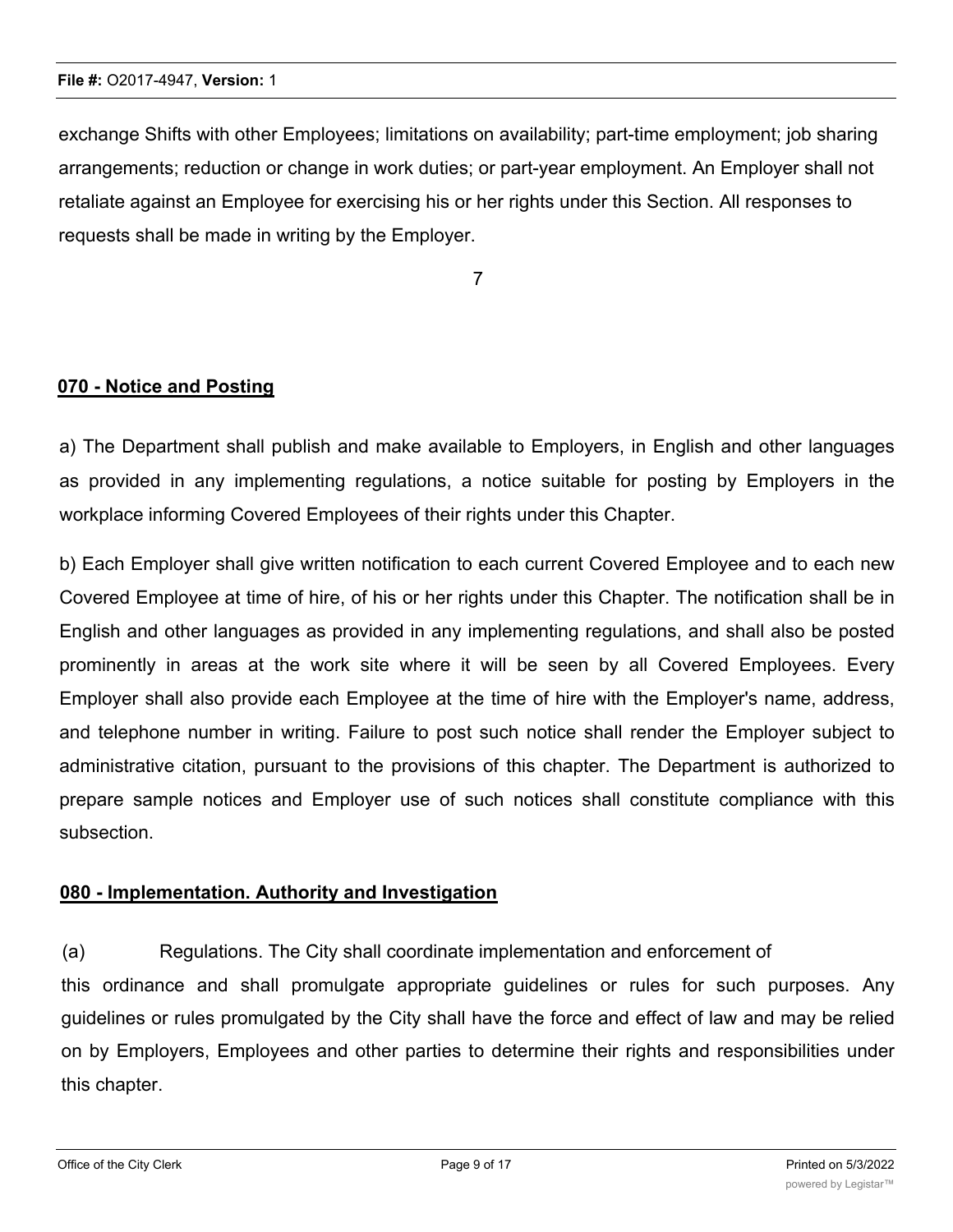Any guidelines or rules may establish procedures for ensuring fair, efficient and cost-effective implementation of this ordinance, including supplementary procedures for

8

helping to inform Covered Employees of their rights under this Chapter, for monitoring Employer compliance with this chapter, and for providing administrative hearings to determine whether an Employer has violated the requirements of this chapter.

b) Reporting Violations. An aggrieved Covered Employee may report to the Department, in writing any suspected violation of this Chapter. The Department shall keep confidential, to the maximum extent permitted by applicable laws, the name and other identifying information ofthe Employee reporting the violation. Provided, however, that with the authorization of such Covered Employee, the Department may disclose his or her name and identifying information as necessary to enforce this chapter or other Employee protection laws. A Covered Employee may report to the City that his or her employer has committed any violation of this ordinance and may file a complaint with the City within three years of the violation. Where such violation is continuing, the complaint must be filed within three years of the last occurrence of the alleged violation.

c) Investigation. The City may investigate any possible violations of this chapter by an Employer. The Department shall have the authority to inspect workplaces, interview persons, and subpoena records or other items relevant to the enforcement of this chapter. All complaints filed with the City shall be investigated, unless the complaint is not timely, the City lacks jurisdiction over the complaint, or if the complaint does not state facts that, if true, would constitute a violation of this chapter.

(d) Informal Resolution. If the Department investigates a complaint, the Department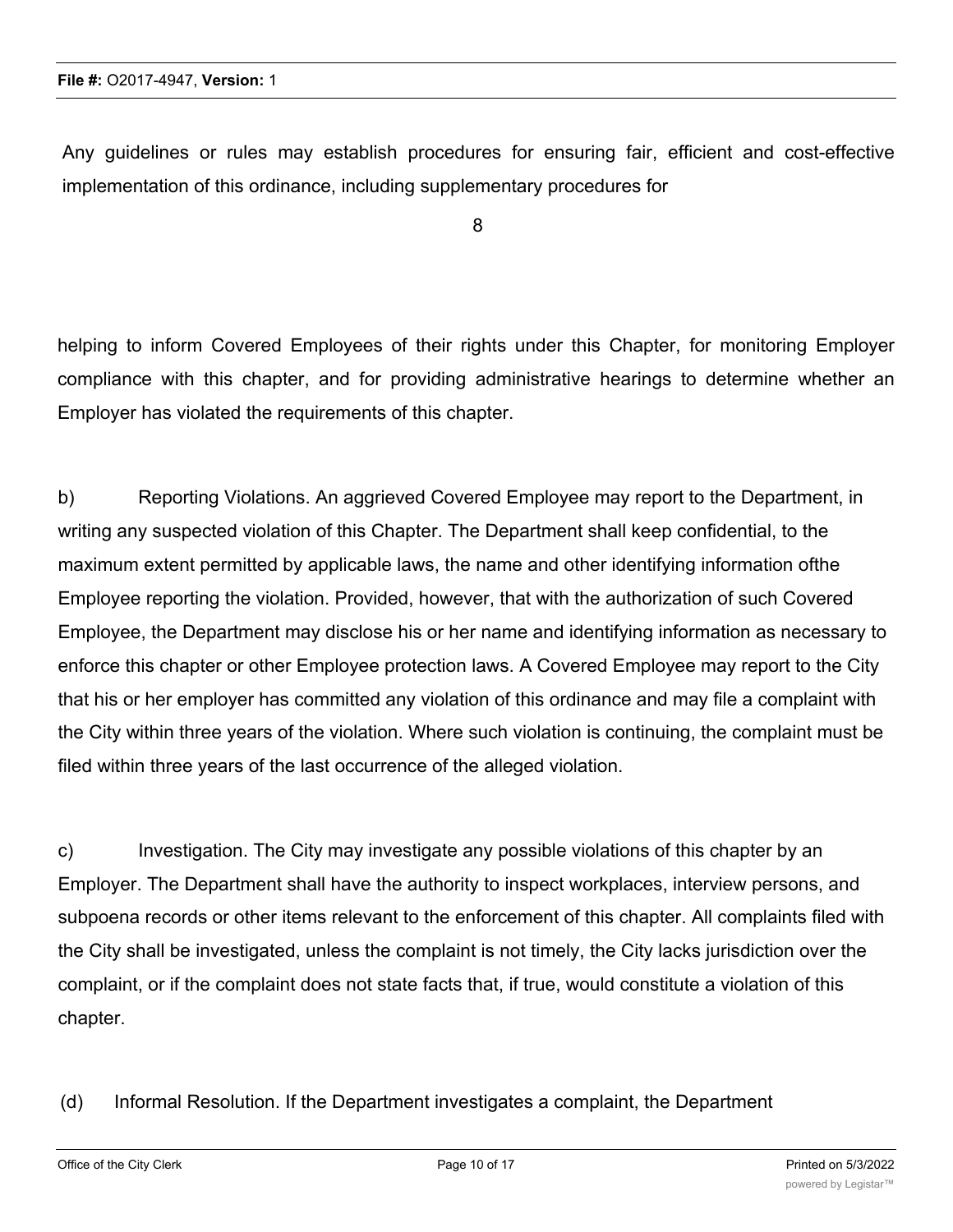shall make every effort to resolve complaints informally and in a timely manner. The Department's investigation and pursuit of informal resolution does not limit or act as a prerequisite for an Employee's right to bring a private action against an Employer as

**9**

provided in this Chapter.

(e) Enforcement. Where compliance with the provisions of this Ordinance is not forthcoming, the Department may, by and through the Commissioner take any appropriate enforcement action to ensure compliance, including but not limited to the following:

(1) Ineligibility for City Transactions. The City may pursue any remedy available to it under 2-92-320 of the City of Chicago Municipal Code defining offenses that render businesses ineligible for City Transactions.

(2) Administrative Fine. The City may issue an administrative citation to the Employer

pursuant to provisions of the Municipal Code of the City of Chicago. The amount of this

fine shall vary based on the provision of this Chapter violated, as specified below:

i. A fine may be assessed for retaliation by an Employer against an Employee for exercising rights protected under this Chapter. The fine shall be \$1,000 for each Covered Employee retaliated against.

ii. A fine of \$500.00 may be assessed for any of the following violations of this Chapter:

1) Failure to provide notice of Employee rights under this Chapter.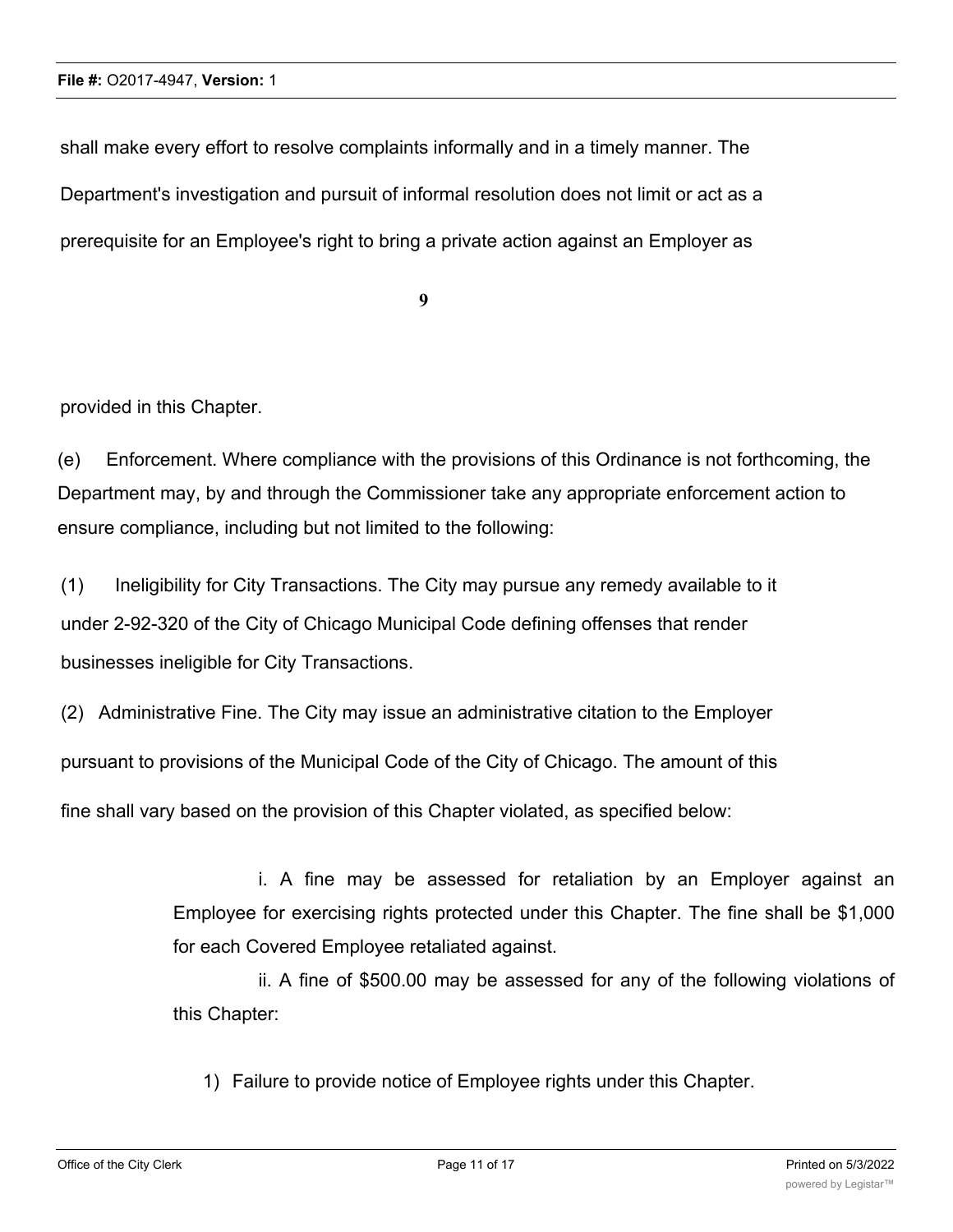2) Failure to timely provide an initial work schedule or to timely update work schedules following changes.

(3) Failure to provide required and appropriate predictability pay for schedule changes.

(4) Failure to offer additional work hours to existing Covered Employees

**10**

before hiring new Employees or temporary staff or to award work to a qualified Covered Employee.

5) Failure to comply with those provisions regarding Right to Rest.

6) Failure to comply with those provisions regarding Employer's duty to respond to Covered Employees under the section regarding Right to Request.

(7) Failure to comply with those provisions regarding Notice and Posting.

8) Failure to maintain payroll records for the minimum period of time as provided in this Ordinance.

9) Failure to allow the City access to payroll records.

The employee may recover in a civil action any and all penalties and remedies provided for in this Chapter. Such action shall be brought within three years from the date of the violation. Where such violation is continuing, the action must be brought within three years of the last occurrence of the alleged violation.

Any agreement between the employee and employer that would violate this Ordinance is no defense to any administrative or civil action.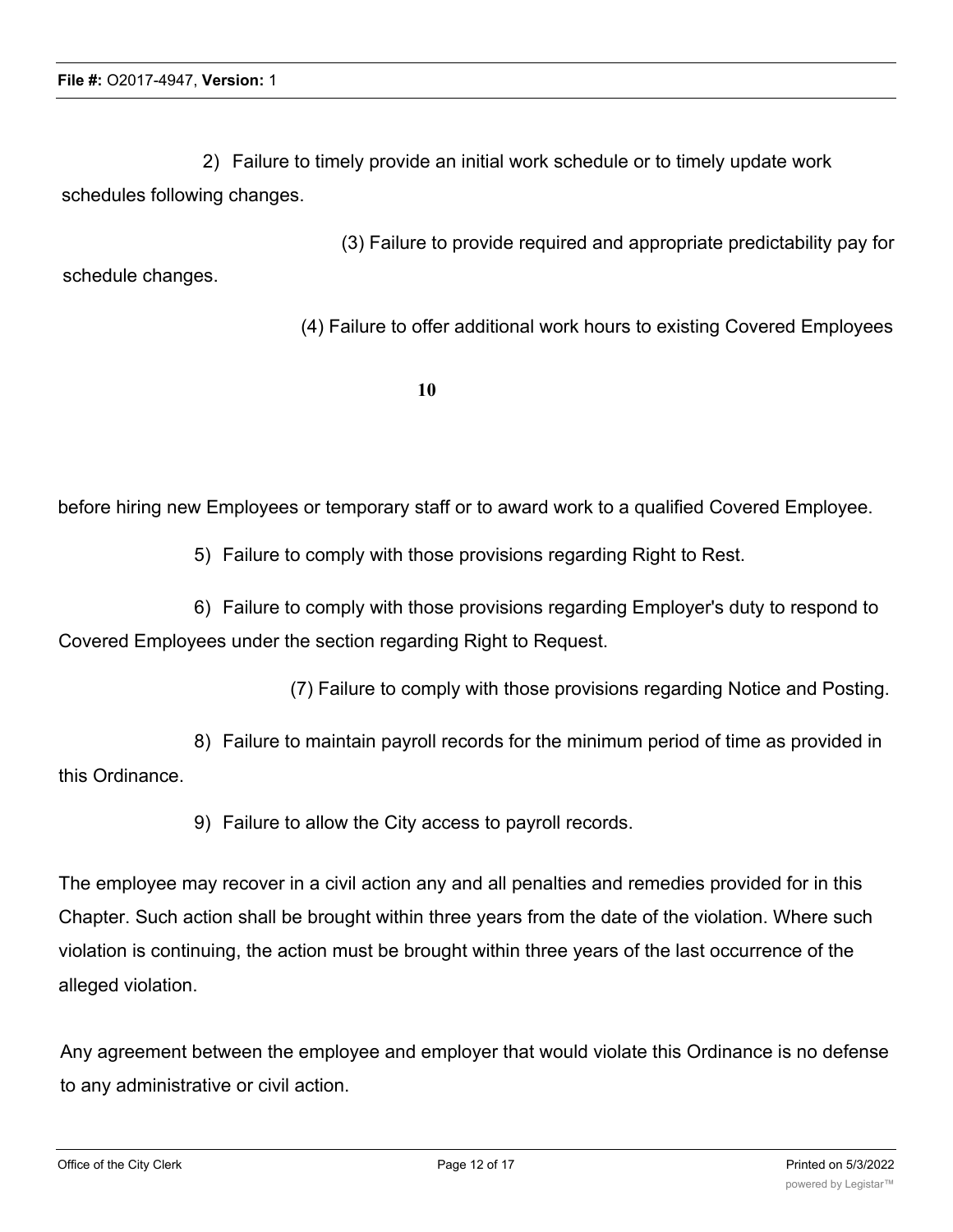#### **090 - Remedies.**

(a) The remedies for violation of this Ordinance include but are not limited to:

1. The payment of Predictability Pay unlawfully withheld, and the payment of an additional sum as a civil penalty in the amount of \$500 to each Covered Employee whose rights under this chapter were violated for each day or portion thereof

**11**

that the violation occurred or continued, and fines imposed pursuant to other provisions of this ordinance or state law.

2. Reimbursement of the City's administrative costs of enforcement and reasonable attorney's fees.

3. If a repeated violation of this ordinance has been finally determined in a period from July 1 to June 30 of the following year, the City may require the Employer to pay an additional sum as a civil penalty in the amount of \$500 to the City for each Covered Employee or person whose rights under this chapter were violated for each day or portion thereof that the violation occurred or continued, and fines imposed pursuant to other provisions of this chapter or state law.

b) The remedies, fines, and procedures provided under this chapter are cumulative and are not intended to be exclusive of any other available remedies, penalties and procedures established by law which may be pursued to address violations of this ordinance. Actions taken pursuant to this ordinance shall not prejudice or adversely affect any other action, administrative or judicial, that may be brought to abate a violation or to seek compensation for damages suffered. The employee may also recover any damages incurred, punitive damages, injunctive relief as may be appropriate, and costs and reasonable attorney's fees as may be allowed by the City or the court and as necessary to make the employee whole. Any sums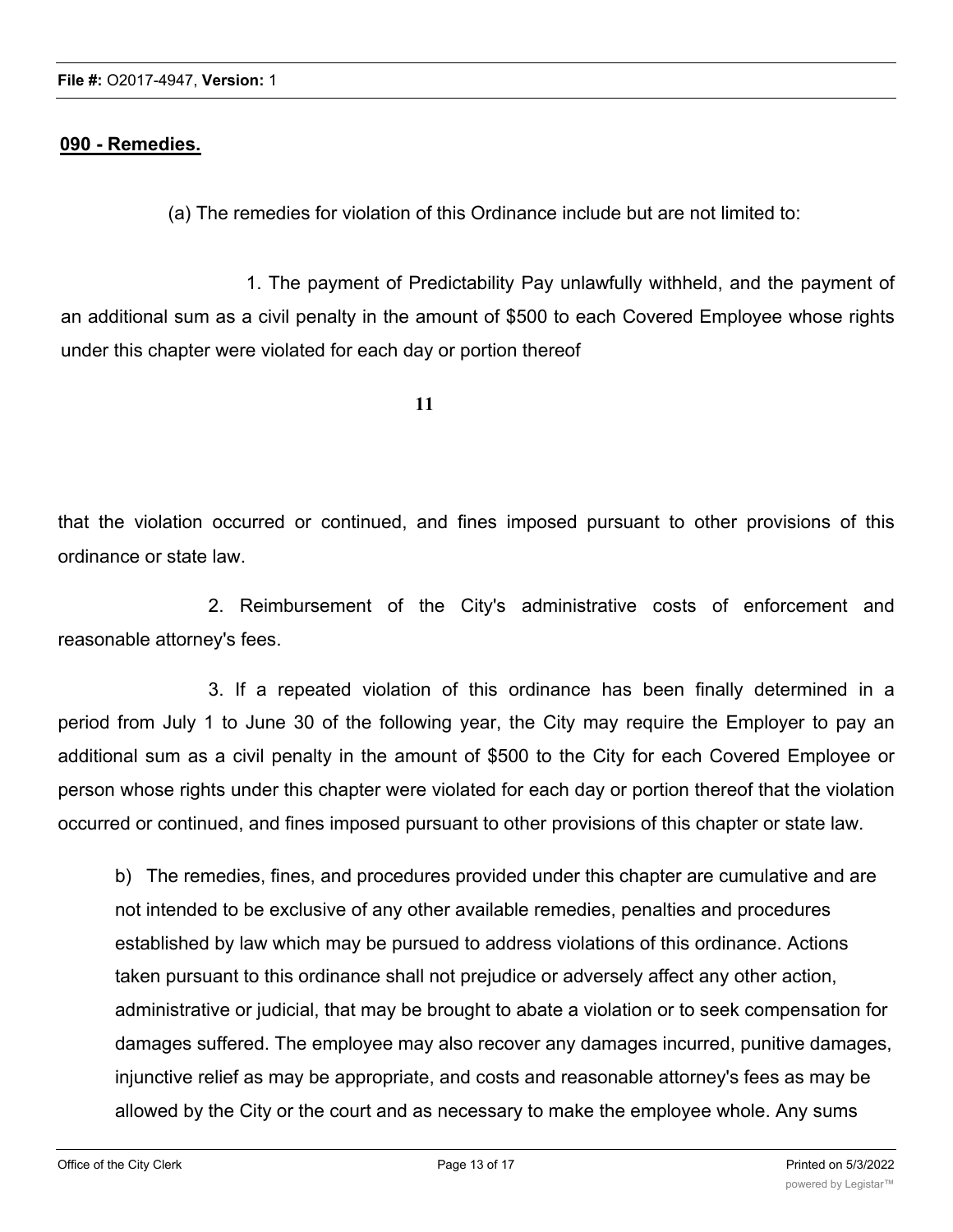recovered by the City on behalf of an employee under this ordinance shall be paid to the employee or employees affected.

c) No criminal penalties shall attach for any violation of this Chapter, nor shall this Chapter give rise to any cause of action for damages against the City.

**12**

(d) Retaliation Barred. An Employer shall not discharge, reduce the compensation of, discriminate against, or take any adverse employment action against a Covered Employee, including discipline, suspension, transfer or assignment to a lesser position in terms of job classification, job security, or other condition of employment, reduction or hours or denial of additional hours, informing another Employer that the person has engaged in activities protected by this Chapter, or reporting or threatening to report the actual or suspected citizenship or immigration status of a Covered Employee, former Employee or family member of a Covered Employee to a federal, state or local agency, for making a complaint to the City, participating in any of the City's proceedings, using any civil remedies to enforce his or her rights, or otherwise asserting his or her rights under this Chapter. It shall be unlawful for the Employer to discharge any Covered Employee who who has initiated a complaint unless the Employer has clear and convincing evidence of just cause for such discharge.

e) Retention of Records. Each Employer shall maintain for at least five years for each Covered Employee a record of his or her name, hours worked, pay rate, initial posted schedule and all subsequent changes to that schedule, consent to work hours where such consent is required by this Chapter, and documentation of the time and method of offering additional hours of work to existing staff. Each Employer shall provide each Covered Employee a copy ofthe records relating to such Employee upon the Employee's reasonable request.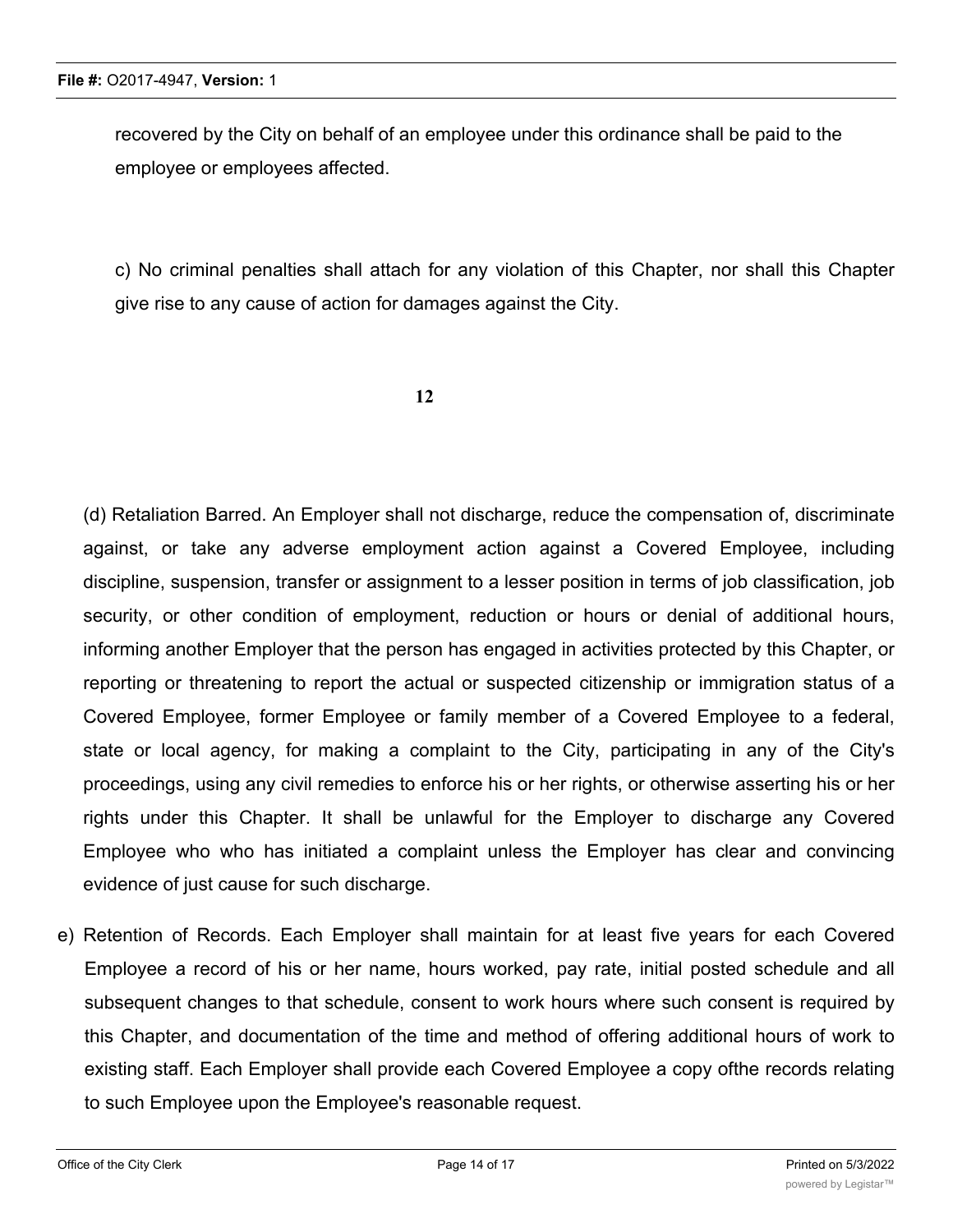f) City Access. Each Employer shall permit access to work sites and relevant records for authorized City representatives for the purpose of monitoring compliance with this Chapter and investigating Employee complaints of noncompliance, including production for inspection and copying of its Employment records, but without allowing Social Security numbers to become a

**13**

#### **matter of public record. 100 - No Preemption of**

#### **Higher Standards**

The purpose of this Chapter is to ensure minimum labor standards. This Chapter does not preempt or prevent the establishment of superior employment standards (including higher wages) or the expansion of coverage by ordinance, resolution, contract, or any other action of the City. No part of this Chapter shall be construed to limit a discharged Employee's right to bring a common law cause of action for wrongful termination or to seek any other available remedy at law or otherwise. Nothing in this Chapter shall be construed to interfere with any private right of action. Any claim or action filed under this Chapter must be made within three (3) years of the alleged conduct resulting in the complaint.

#### **110-Severability**

If any provision or application of this Chapter is declared illegal, invalid or inoperative, in whole or in part, by any court of competent jurisdiction, the remaining provisions and portions thereof and applications not declared illegal, invalid or inoperative shall remain in full force or effect. Nothing herein may be construed to impair any contractual obligations ofthe City.

#### **120 -- Effective Date**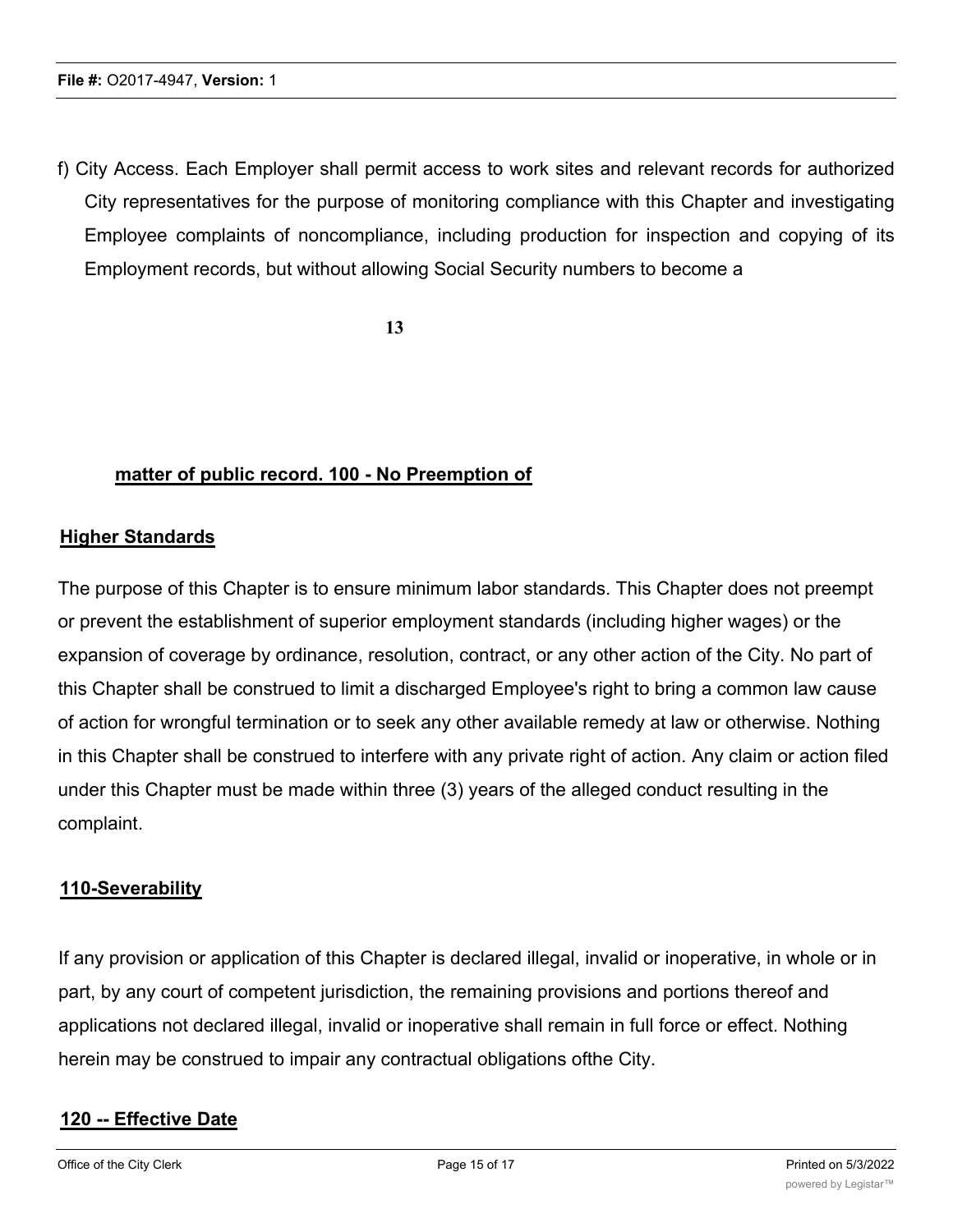This ordinance shall be in full force and effect after July 1, 2018.

**14**

Scott Waguespack Alderman,

32nd Ward

Toni Foulkes Alderman, 16 th Ward Ameya Pawar Alderman, 47th Ward

Deborah Mell Alderman, 33rd Ward

Sophia King Alderman, 4th Ward Roderick Sawyer Alderman, 6th Ward / Leslie Hairston Iderman, 5th Ward ~7 Susan Sadlowski-Garza Alderman, 10th Ward

**15**